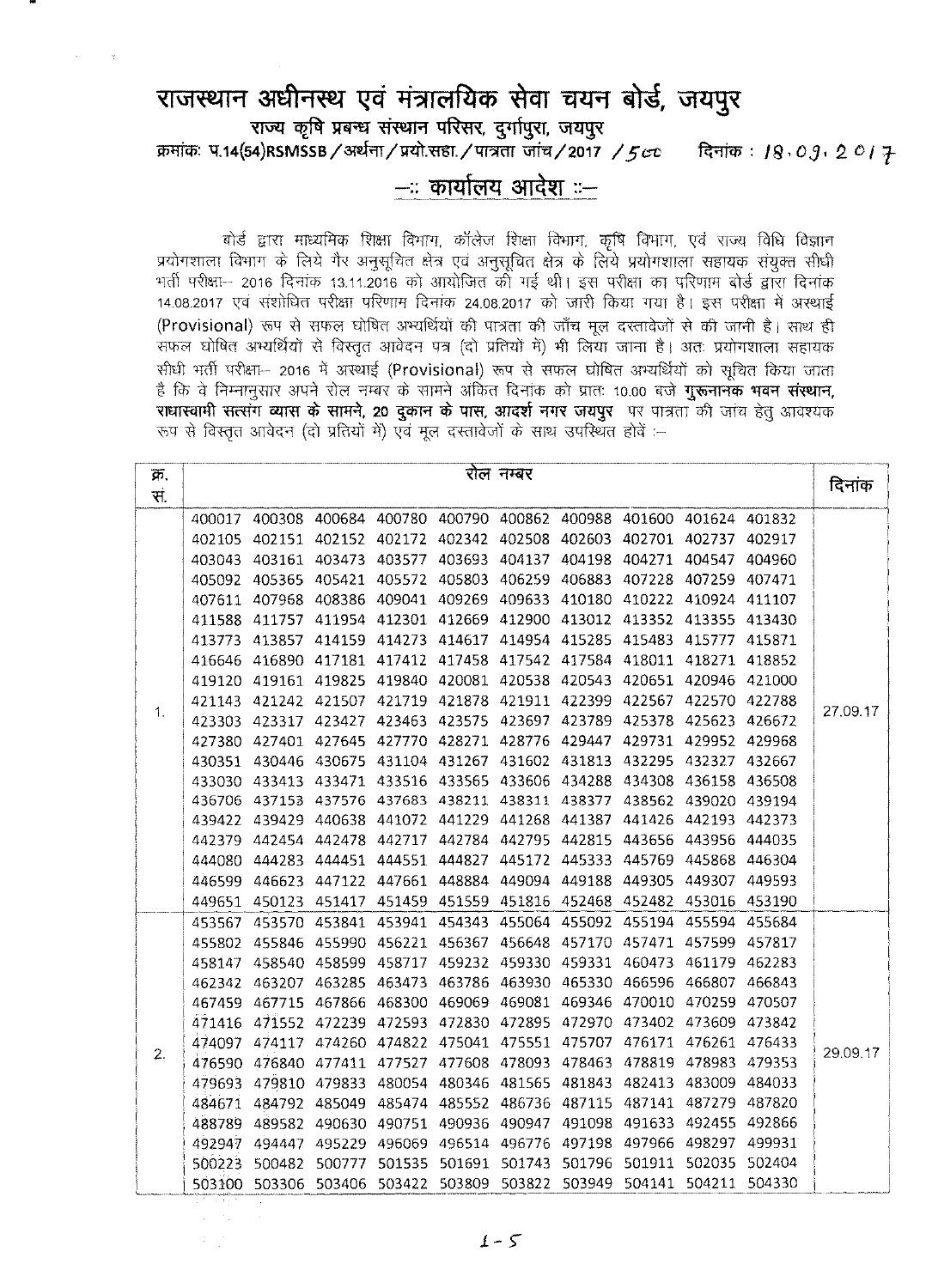|    | 504882 |               | 505449 505770 506121 506423 506673 506963 507063 507173 507327                                                                                 |                                    |               |        |                                                  |                  |                  |          |
|----|--------|---------------|------------------------------------------------------------------------------------------------------------------------------------------------|------------------------------------|---------------|--------|--------------------------------------------------|------------------|------------------|----------|
|    | 507633 | 507802        | 508004                                                                                                                                         |                                    |               |        | 508495 509113 510697 511124 511678 512551 512704 |                  |                  |          |
|    | 512709 |               | 512938 512947 513079 513172 513299 514039 514842 514997 515086                                                                                 |                                    |               |        |                                                  |                  |                  |          |
|    |        |               | 515800 516091 516196 516478 517093 517322 517362 517826 517920 518290                                                                          |                                    |               |        |                                                  |                  |                  |          |
|    | 518638 | 519525        | 520683                                                                                                                                         |                                    |               |        | 521689 521830 522412 522448 522549               | 522745 522865    |                  |          |
|    | 523127 |               | 523903 524175                                                                                                                                  | 524734 525556 525715 525746        |               |        | 526191                                           | 526670 527066    |                  |          |
|    | 527938 | 528293        | 528520 528879                                                                                                                                  | 529387                             | 529720        | 529996 | 530534                                           | 530567           | 531014           |          |
|    | 531354 | 531554        | 531656 531700                                                                                                                                  | 532010 532533 532565               |               |        | 532654                                           | 533048           | 533103           |          |
|    | 534584 | 535195        | 535429                                                                                                                                         | 535558 536244                      | 536458 536687 |        | 537150                                           | 537175           | 537422           |          |
|    | 538018 | 538128        |                                                                                                                                                |                                    |               |        | 538279 538440 538504 538943 539175 539307        | 539767           | 539785           |          |
|    | 539816 |               | 539893 540242 540655 541011 541071 541569 542303                                                                                               |                                    |               |        |                                                  | 542580           | 542956           |          |
|    |        | 543488 543574 |                                                                                                                                                | 543658 543817 543918 544011 545577 |               |        |                                                  | 545621 547329    | 547558           |          |
|    |        |               | 547692 547722 547799                                                                                                                           | 549655 549710 549744 549934        |               |        | 550037                                           | 550075           | 550310           |          |
|    | 551432 | 552304        | 552631                                                                                                                                         |                                    |               |        | 552734 552925 553068 553169 553894               | 554525 554765    |                  |          |
|    |        |               | 554873 555969 556161 556532 557045 557337 557389 557484 558261 558576                                                                          |                                    |               |        |                                                  |                  |                  |          |
| 3. |        |               | 558705 558940 559177                                                                                                                           | 559289 559794 559926 560144        |               |        |                                                  | 560490 561141    | 561601           | 03.10.17 |
|    | 561777 | 561945        |                                                                                                                                                | 563540 563542 563758 563826 564009 |               |        |                                                  | 564506 564620    | 565531           |          |
|    | 565781 | 566146        | 567752                                                                                                                                         | 567903 567936 568002 568185        |               |        | 568228                                           | 568697           | 569185           |          |
|    | 569573 |               | 569963 570080 570616 570744 570785 571328                                                                                                      |                                    |               |        | 571756                                           | 572299           | 573750           |          |
|    |        | 578922 579310 | 574176 574440 574816 576641 577436 577776 577992 578003<br>580029                                                                              | 580166 580579 581111 581226        |               |        | 582454                                           | 578530 578887    |                  |          |
|    | 584825 | 584938        | 585197                                                                                                                                         | 585855 586606 586758 586954        |               |        | 587443                                           | 583609           | 584588           |          |
|    | 588385 | 589356        | 589517                                                                                                                                         |                                    |               |        | 589946 590017 590340 591005 591274               | 587517<br>591681 | 588360<br>591851 |          |
|    | 592403 |               | 595841 596530 596536 596861 597515 597977                                                                                                      |                                    |               |        | 598420                                           | 598978           | 600789           |          |
|    | 601786 | 601894        | 602405                                                                                                                                         | 602788 602809 603762 603768        |               |        | 604533                                           | 604704           | 605599           |          |
|    | 606480 | 606830        | 607276                                                                                                                                         | 607900 608156 608200               |               | 608880 | 608916                                           | 609675           | 610001           |          |
|    | 610117 | 611018        |                                                                                                                                                | 611781 612105 612237 612683 612768 |               |        | 613405                                           | 614206           | 614219           |          |
|    |        |               | 614869 615650 617362 617497 617858 619366 619786 620921 622673 623066                                                                          |                                    |               |        |                                                  |                  |                  |          |
|    | 624167 |               | 626016 629639 630108 633100 633138 633879 633915 634535 636771                                                                                 |                                    |               |        |                                                  |                  |                  |          |
|    |        |               | 637044 637051 637413 638066 638289 638497 639817 640044 640191 640624                                                                          |                                    |               |        |                                                  |                  |                  |          |
|    |        |               | 641947 644088 645574 646386 646775 647260 648031 648431 650023 651906                                                                          |                                    |               |        |                                                  |                  |                  |          |
|    |        |               | 652397 653108 653294 654067 654876 655357 657064 657152 660714 661451                                                                          |                                    |               |        |                                                  |                  |                  |          |
|    |        |               | 661694 664783 401615 401909 402562 402667 404642 405273 405808 406096                                                                          |                                    |               |        |                                                  |                  |                  |          |
|    |        |               | 406171 406456 409383 409429 410813 413471 414641 414659 415180 415659                                                                          |                                    |               |        |                                                  |                  |                  |          |
|    |        |               | 415703 416071 420309 420477 420574 421337 421971 422758 423102 423313                                                                          |                                    |               |        |                                                  |                  |                  |          |
|    |        |               | 423822 425094 426259 426982 427069 428712 428735 429330 430777 431037                                                                          |                                    |               |        |                                                  |                  |                  |          |
| 4. |        |               | 432026 433444 433555 434879 435149 435378 435749 435829 436383 437652                                                                          |                                    |               |        |                                                  |                  |                  | 04.10.17 |
|    |        |               | 439275 441807 441874 443211 444075 444198 447568 448036 449787 451001                                                                          |                                    |               |        |                                                  |                  |                  |          |
|    |        |               | 451315 451996 452524 453031 454040 454410 455765 456121 457295                                                                                 |                                    |               |        |                                                  |                  | 457920           |          |
|    |        |               | 458316 458440 460165 460888 462295 462575 462769 463592 464173                                                                                 |                                    |               |        |                                                  |                  | 465548           |          |
|    |        |               | 465769 465842 466889 466935 467584 467759 468568 469544 469844 470639                                                                          |                                    |               |        |                                                  |                  |                  |          |
|    |        |               | 471327 471537 472176 473581 475624 475916 476038 478897 479736 481052                                                                          |                                    |               |        |                                                  |                  |                  |          |
|    |        |               | 481282 481362 482168 484750 487083 488912 489522 489921 491263 491575                                                                          |                                    |               |        |                                                  |                  |                  |          |
|    |        |               | 493851 494266 495583 495910 496356 497022 497176 497268 498523                                                                                 |                                    |               |        |                                                  |                  | 498760           |          |
|    |        |               | 499147 500741 502693 503418 504217 505425 505502 505552 506089 507313                                                                          |                                    |               |        |                                                  |                  |                  |          |
|    |        |               | 507545 508017 509327 510051 510056 510757 510831 511603 514014 514409                                                                          |                                    |               |        |                                                  |                  |                  |          |
|    |        |               | 516088 517729 519420 520120 520143 521087                                                                                                      |                                    |               | 522360 | 525792 525920 527073                             |                  |                  |          |
|    |        |               | 527476 528194 528665 529012 530517 531549 532602 533695 534476 534536                                                                          |                                    |               |        |                                                  |                  |                  |          |
|    |        |               | 534621 534761 535018 535712 535962 537223 539746 539804 540276 541784                                                                          |                                    |               |        |                                                  |                  |                  |          |
|    |        |               | 542585 543374 544191 545553 546042 547684 547807 551632 552805 553489                                                                          |                                    |               |        |                                                  |                  |                  |          |
| 5. |        |               | 553546  553911  554956  556220  556683  556926  557696  557843  558682  559712                                                                 |                                    |               |        |                                                  |                  |                  | 05.10,17 |
|    |        |               | 560259 560307 560782 561511 562761 563593 564768 566386                                                                                        |                                    |               |        |                                                  | 566549           | 567379           |          |
|    |        |               | 569371 570300 571769 573353 574234 574531 576954 578330 579128 579428<br>581732 582626 583576 584186 588333 589480 591472 593752 594161 595435 |                                    |               |        |                                                  |                  |                  |          |
|    |        |               | 596765 599465 600430 601281 605316 606355 607779 607986 611685 613037                                                                          |                                    |               |        |                                                  |                  |                  |          |
|    |        |               |                                                                                                                                                |                                    |               |        |                                                  |                  |                  |          |

 $2 - 5$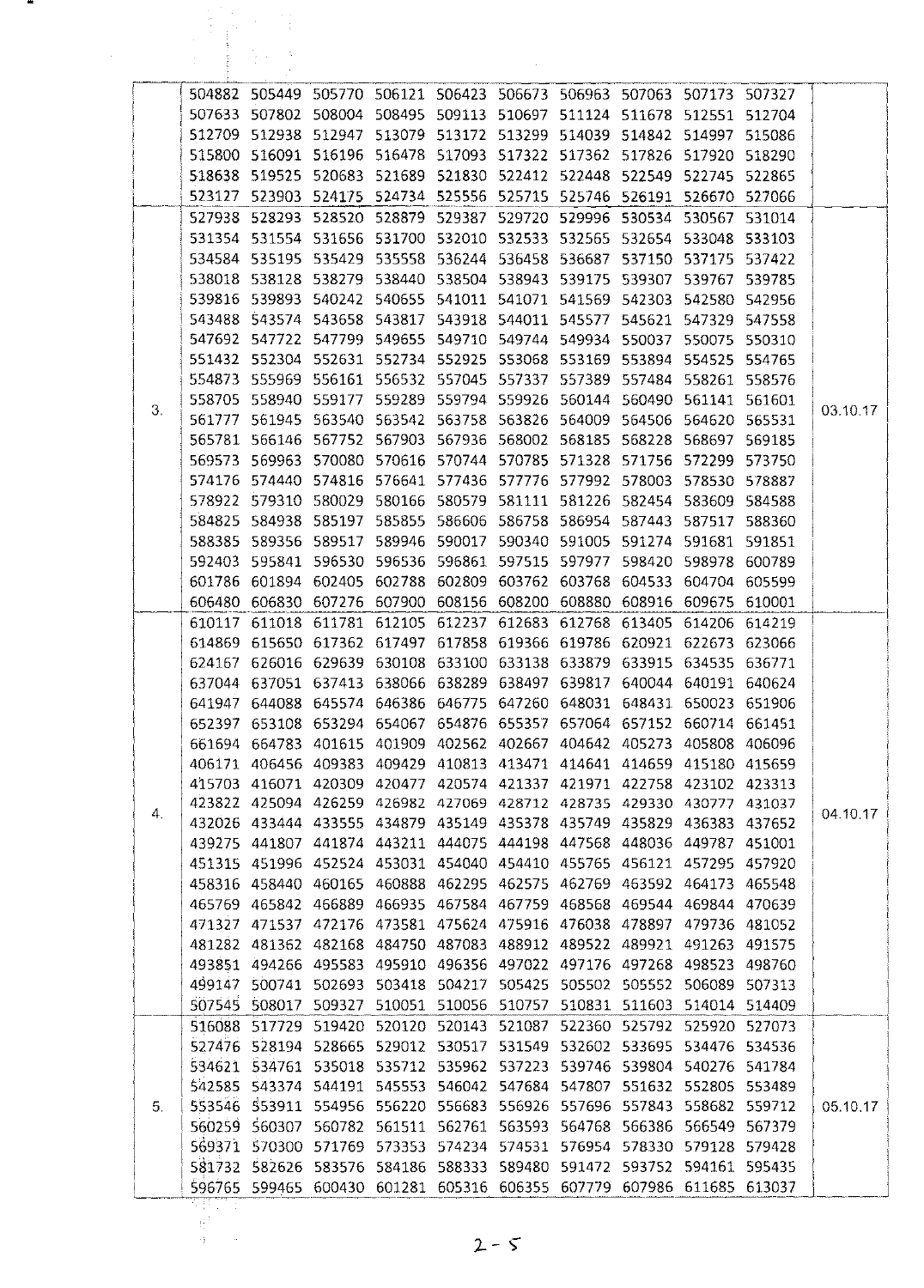|    | a b | 网络 医牙的                                                                                                                                         |  |  |                                                                       |  |        |          |
|----|-----|------------------------------------------------------------------------------------------------------------------------------------------------|--|--|-----------------------------------------------------------------------|--|--------|----------|
|    |     | 614529 614796 615360 616029 619988 620731 620959 623559 624279 627661                                                                          |  |  |                                                                       |  |        |          |
|    |     | 629642 630794 631443 631546 632809 633767 637411 640900 643683 644888                                                                          |  |  |                                                                       |  |        |          |
|    |     | 645217 646376 649883 652140 654809 655741 657229 658034 665173 403823                                                                          |  |  |                                                                       |  |        |          |
|    |     | 409203 412395 414257 415939 416503 416690 419172 422457 423035 426719                                                                          |  |  |                                                                       |  |        |          |
|    |     | 427663 428350 431019 431091 436234 437060 446054 452234 452257 457535                                                                          |  |  |                                                                       |  |        |          |
|    |     | 458172 458479 460772 479979 480484 484711 484961 486722 490430 490932                                                                          |  |  |                                                                       |  |        |          |
|    |     | 492224 506238 511229 512128 516506 517142 520419 521478 521899 524943                                                                          |  |  |                                                                       |  |        |          |
|    |     | 530430 533136 539450 541504 543434 544961 548318 551514 553842 561776                                                                          |  |  |                                                                       |  |        |          |
|    |     | 563255 568835 569001 574389 574659 577904 595639 598212 598428 605394                                                                          |  |  |                                                                       |  |        |          |
|    |     | 619736 623234 627873 630167 637648 652076 652499 659047 485549 402732                                                                          |  |  |                                                                       |  |        |          |
|    |     | 547342 597408 479140 411756 482060 454669 513545 590723 500115 530972                                                                          |  |  |                                                                       |  |        |          |
|    |     | 407510 555896 563569 410527 539093 468909 600662 447870 438527                                                                                 |  |  |                                                                       |  | 410039 |          |
|    |     | 465984 539410 547910 441455 441415 408309 411925 644078 498506 545451                                                                          |  |  |                                                                       |  |        |          |
|    |     | 503134 450051 440066 594887 404501 538189 441394 402201 413506 544177                                                                          |  |  |                                                                       |  |        |          |
|    |     | 589815 501672 465395 469279 439989 525117 491024 474861 487548 517746                                                                          |  |  |                                                                       |  |        |          |
|    |     | 460704 591175 498485 566025 592737 414812 645290 477984 531533 566742                                                                          |  |  |                                                                       |  |        |          |
|    |     | 444747 529867 536533 415309 418160 571108 613724 455844 517458 573066<br>565624 481111 573418 514651 582032 647956 622163 419249 567938 438572 |  |  |                                                                       |  |        |          |
|    |     | 501399 542285 544636 425059 601726 516430 515257 443555 524662 423948                                                                          |  |  |                                                                       |  |        |          |
|    |     | 639181 639023 538814 593945 446605 599801 534968 612357 404405 591569                                                                          |  |  |                                                                       |  |        |          |
|    |     | 498549 552482 409094 586149 407776 539972 571260 503518 465673 419606                                                                          |  |  |                                                                       |  |        |          |
| 6. |     | 462787 420370 409891 470098 528688 659046 586331 459752 600360 640547                                                                          |  |  |                                                                       |  |        | 06.10.17 |
|    |     | 416559 424628 428470 613399 553367 581884 515621 620708 426901 606357                                                                          |  |  |                                                                       |  |        |          |
|    |     | 509092 447591 581827 589220 513647 534232 423840 475430 477274 597392                                                                          |  |  |                                                                       |  |        |          |
|    |     | 656697 513666 500036 471488 566947 524294 595634 583470 455377                                                                                 |  |  |                                                                       |  | 402103 |          |
|    |     | 635705 460535 422421 413907 560683 530527 448869 456405 651233 635867                                                                          |  |  |                                                                       |  |        |          |
|    |     | 588594 513724 584996 489219 443225 587051 434298 401852 469737 463514                                                                          |  |  |                                                                       |  |        |          |
|    |     | 435309 511536 439642 451213 528748 517148 426043 626067 493727 525163                                                                          |  |  |                                                                       |  |        |          |
|    |     | 498179 626154 569158 501482 633090 547026 570606 585922 565797 400273                                                                          |  |  |                                                                       |  |        |          |
|    |     | 644815 521591 402642 635879 465279 606636 572379 414615 576818 482987                                                                          |  |  |                                                                       |  |        |          |
|    |     | 508489 444680 455744 553364 456266 468904 533005 646377 476438 610275                                                                          |  |  |                                                                       |  |        |          |
|    |     | 507578 426053 568427 520988 404060 417215 562167 540287 403444 461107                                                                          |  |  |                                                                       |  |        |          |
|    |     | 602623 518142 551360 469361 591132 417237 600657 639627 541295 473640                                                                          |  |  |                                                                       |  |        |          |
|    |     | 587664 619720 431640 524186 529250 421531 579009 492362 585428 479299                                                                          |  |  |                                                                       |  |        |          |
|    |     | 524712 477378 497941 486351 477709 521604 600639 532535 558132 502863                                                                          |  |  |                                                                       |  |        |          |
|    |     | 607551 460287 546212 618400 655466 580111 562457 446116 406252 509829                                                                          |  |  |                                                                       |  |        |          |
|    |     | 572582 493168 407150 478875 430664 433749 412275 612462 407613 473304                                                                          |  |  |                                                                       |  |        |          |
|    |     | 557120 584603 558770 666635 407334 407580 410958 411575 419604 419637                                                                          |  |  |                                                                       |  |        |          |
|    |     | 420790 425380 425608 430050 430259 437041 437286 440676 448382 449350                                                                          |  |  |                                                                       |  |        |          |
|    |     | 453713 456177 473708 478737 480643 483825 492741 497968 499701 501720                                                                          |  |  |                                                                       |  |        |          |
| 7. |     | 506637 507371 507410 507887 509372 510865 515142 520951 522620 532148<br>533586 543229 547074 547197 559407 560433 562152 568863 569370 570876 |  |  |                                                                       |  |        | 07.10.17 |
|    |     | 579274 581501 586418 589234 589980 591361 595506 597794 597805 602312                                                                          |  |  |                                                                       |  |        |          |
|    |     | 604718 615637 620615 621400 623770 633025 634743 651853 658263 400217                                                                          |  |  |                                                                       |  |        |          |
|    |     | 400962 401089 401455 401516 402581 402775 402888 403368 403484 403925                                                                          |  |  |                                                                       |  |        |          |
|    |     | 405374 405601 408208 408388 408561 408912 409095 409625 411559 413749                                                                          |  |  |                                                                       |  |        |          |
|    |     | 413796 413834 413927 414355 415721 415818 415830 416315 416425 417662                                                                          |  |  |                                                                       |  |        |          |
|    |     | 417851 421214 421841 423465 423486 425358 425437 427273 428206 430095                                                                          |  |  |                                                                       |  |        |          |
|    |     | 430359 430430 432528 432874 433082 436067 436211 436938 437260 437925                                                                          |  |  |                                                                       |  |        |          |
|    |     | 438701 442644 445214 445470 446467 446763 446927 447067 447597 450204                                                                          |  |  |                                                                       |  |        |          |
|    |     | 450550 451411 452527 454038 457916 460171 460393 460860 461053 462840                                                                          |  |  |                                                                       |  |        |          |
|    |     | 463127 463731 466032 466321 468172 468642 468924 469148 471564 472275                                                                          |  |  |                                                                       |  |        |          |
|    |     | 472516 474930 478501 478961 479048 480501 482820 482995 483301 484172                                                                          |  |  |                                                                       |  |        |          |
| 8. |     | 485323 487665 489692 489871 489978 492061 492920 493150 493521 495141                                                                          |  |  |                                                                       |  |        | 09.10.17 |
|    |     |                                                                                                                                                |  |  | 495591 496593 498308 504760 505074 508233 510092 511456 512234 513025 |  |        |          |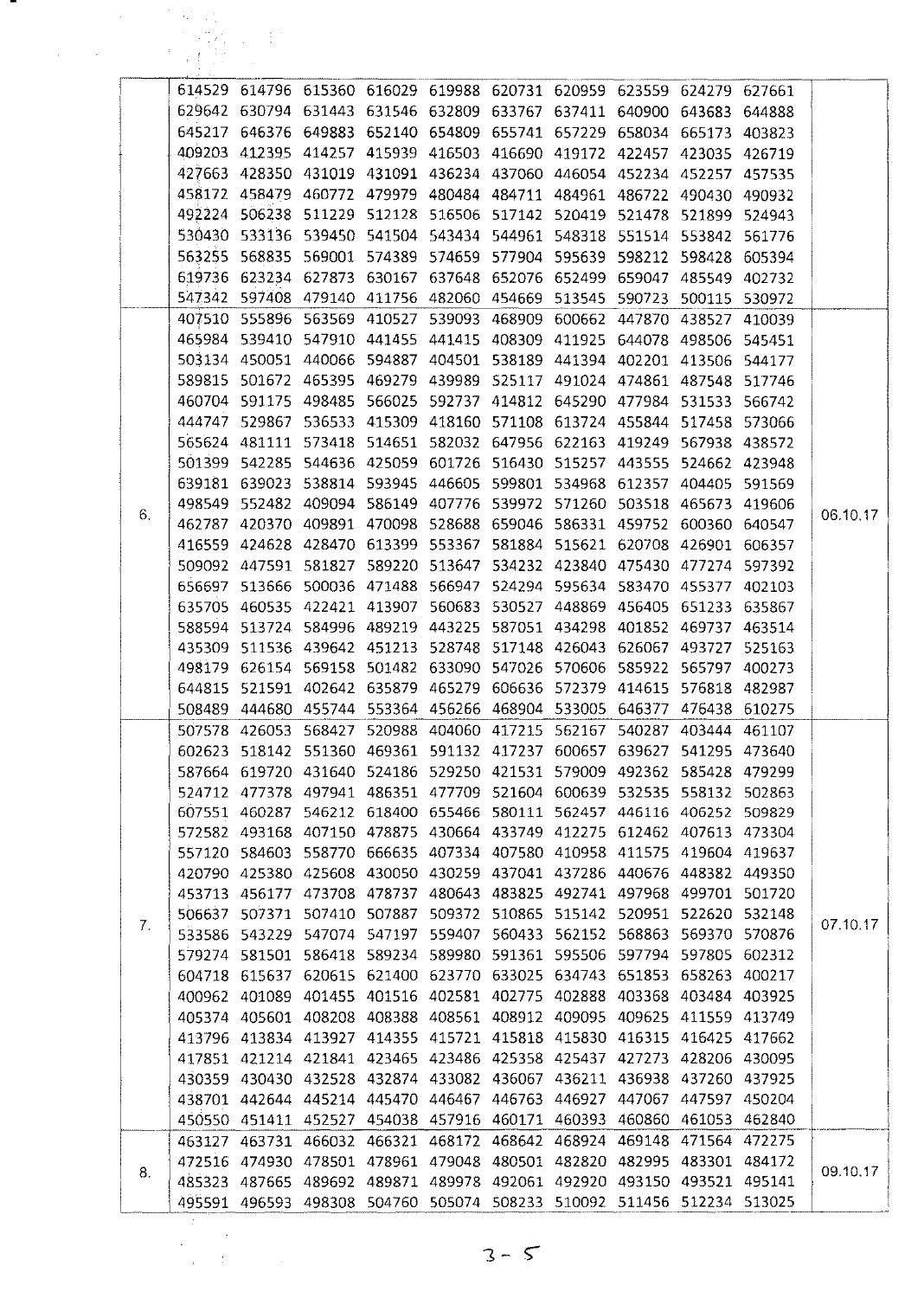|     | 机电子 化异化物<br>たいよう たい言わ |                      |                                                                       |  |     |                                           |  |        |          |
|-----|-----------------------|----------------------|-----------------------------------------------------------------------|--|-----|-------------------------------------------|--|--------|----------|
|     | 医心脏 医心脏病              |                      |                                                                       |  |     |                                           |  |        |          |
|     |                       |                      |                                                                       |  |     |                                           |  |        |          |
|     |                       |                      | 513801 514023 514602 514707 514742 516714 518209 520533 520582 522054 |  |     |                                           |  |        |          |
|     |                       |                      | 525154 525701 525926 526218 527409 529671 530281 530660 537227 538121 |  |     |                                           |  |        |          |
|     |                       |                      | 540269 540546 540657 540719 543840 548194 548405 548634 550372 553060 |  |     |                                           |  |        |          |
|     |                       |                      | 553729 554987 556859 558087                                           |  |     | 560005 563350 564576 566701 566814        |  | 566821 |          |
|     |                       |                      | 566845 572323 572497 573177 574099 576148 576389 577404 577595 578489 |  |     |                                           |  |        |          |
|     |                       |                      | 578539 582607 585130 586547                                           |  |     | 587958 591981 594395 596241 596807 601503 |  |        |          |
|     |                       |                      | 601834 607211 607456 608473 608675 608799 610844 614120 615320 618819 |  |     |                                           |  |        |          |
|     |                       |                      | 621374 623238 627828 627979 630087 630249 630420 637668 638267        |  |     |                                           |  | 657132 |          |
|     |                       |                      | 658039 659328 659787 663606 664073 664315 664537 664599 666427 666462 |  |     |                                           |  |        |          |
|     |                       |                      | 400896 407869 415281 415470 424464 426737 431382 433133 439601        |  |     |                                           |  | 442192 |          |
|     |                       |                      | 446617 459504 461660 465791 466944 471549 477184 484566 488915        |  |     |                                           |  | 499541 |          |
|     |                       |                      | 503289 535182 559358 575913 586666 589352 599631 601367 605974        |  |     |                                           |  | 607783 |          |
|     |                       |                      | 658195 400907 400945 402432 402550 402733 405390 405422 405761 409623 |  |     |                                           |  |        |          |
|     |                       |                      | 410984 412442 413715 417275 418181 418386 418387 420971 421219 421310 |  |     |                                           |  |        |          |
|     |                       |                      | 421866 422304 422311 423600 428188 428845 430142 431539 432435 433304 |  |     |                                           |  |        |          |
|     |                       |                      | 433339 437045 438619 439552 440492 445113 446843 448619 451201 452266 |  |     |                                           |  |        |          |
|     |                       |                      | 452572 456024 458520 458530 459536 459636 460210 461966 462106 463857 |  |     |                                           |  |        |          |
|     |                       |                      | 464029 465144 465385 467249 467605 469120 469579 469810 471226 471361 |  |     |                                           |  |        |          |
|     |                       |                      |                                                                       |  |     |                                           |  |        |          |
|     |                       |                      | 472425 473189 473873 474754 475096 475738 476263 477152 477198 477503 |  |     |                                           |  |        |          |
|     |                       |                      | 480324 481368 483992 484074 486331 486612 486797 487118 489246 492838 |  |     |                                           |  |        |          |
|     |                       |                      | 495673 496773 497406 497448 498173 498359 498604 500561 503824 503990 |  |     |                                           |  |        |          |
|     |                       |                      | 505666 507679 508256 508818 509070 509472 509794 510415 511247 511806 |  |     |                                           |  |        |          |
|     |                       |                      | 513936 514067 515994 516433 517589 519488 519587 520188 521860 525401 |  |     |                                           |  |        |          |
| 9.  |                       |                      | 525752 525883 527098 528940 529886 530482 532005 532180 533478 534348 |  |     |                                           |  |        | 10.10.17 |
|     |                       |                      | 534683 536201 536383 536712 540843 544045 545659 547766 547777        |  |     |                                           |  | 550852 |          |
|     |                       |                      | 553552 555011 557041 558498 561842 565017 565278 568439 568503 569083 |  |     |                                           |  |        |          |
|     |                       |                      | 569917 571793 575285 575415 579822 580283 581041 581529 583914 584802 |  |     |                                           |  |        |          |
|     |                       |                      | 586147 586936 587535 588512 596309 599441 600323 601472 605098 607363 |  |     |                                           |  |        |          |
|     |                       |                      | 609560 617384 617612 619602 623825 623883 627849 632060 632779 639088 |  |     |                                           |  |        |          |
|     |                       |                      | 641220 644688 649930 651495 653253 653515 657968 666718 521916 495805 |  |     |                                           |  |        |          |
|     |                       | 415230 425613 457370 |                                                                       |  |     |                                           |  |        |          |
|     |                       |                      |                                                                       |  |     |                                           |  |        |          |
|     |                       |                      | 400896 417174 420716 422323 448281 451851 449674 460107 464322 461918 |  | TSP |                                           |  |        |          |
|     |                       |                      |                                                                       |  |     |                                           |  |        |          |
|     |                       |                      | 465769 457923 471926 486597 488713 558334 488435 489035 495242 560896 |  |     |                                           |  |        |          |
|     |                       |                      | 523001 562761 526993 533695 589451 611685 609865 635900 400453 413286 |  |     |                                           |  |        |          |
|     |                       |                      | 408347 415311 409728 417095 420949 439163 445030 447573 442959 449715 |  |     |                                           |  |        |          |
|     |                       |                      | 453575 459141 459327 458934 457044 463443 465673 457859 469069 556161 |  |     |                                           |  |        |          |
|     |                       |                      | 467864 468928 476314 557233 573024 477596 481267 486364 484434 486331 |  |     |                                           |  |        |          |
|     |                       |                      | 482838 558054 489681 498173 502738 507985 515086 514631 514067 526616 |  |     |                                           |  |        |          |
|     |                       |                      | 524052 524489 522448 526331 526323 521918 540242 540240 547722 543658 |  |     |                                           |  |        |          |
|     |                       |                      | 546862 547329 567117 566556 566359 550372 576101 571260 578362 584841 |  |     |                                           |  |        |          |
| 10. |                       |                      | 596807 601726 600140 605599 616474 633100 642121 644405 646775 476704 |  |     |                                           |  |        | 11.10.17 |
|     |                       |                      | 496202 665848 401089 411865 449320 464300 531764 616020 407010 406481 |  |     |                                           |  |        |          |
|     |                       |                      | 446715 563836 593390 401070 402681 402432 405341 408499 412442 409487 |  |     |                                           |  |        |          |
|     |                       |                      | 418470 417127 419149 424279 433304 431482 436616 438092 437045 446008 |  |     |                                           |  |        |          |
|     |                       |                      | 456830 462106 469579 467158 480203 479278 484074 485165 486252 485119 |  |     |                                           |  |        |          |
|     |                       |                      | 490223 489034 495932 495992 497402 497406 666718 503595 502551 504241 |  |     |                                           |  |        |          |
|     |                       |                      | 505814 507238 507679 511806 514329 511347 514462 511999 510907 517785 |  |     |                                           |  |        |          |
|     |                       |                      | 520060 520209 529823 535312 534206 533478 533768 537842 542632 548877 |  |     |                                           |  |        |          |
|     |                       |                      | 567757 551477 568220 550965 553897 570784 580173 577738 578913 569889 |  |     |                                           |  |        |          |
|     |                       |                      |                                                                       |  |     |                                           |  |        |          |
|     |                       |                      | 585650 581529 591914 591126 590378 589497 586936 594103 596932 599593 |  |     |                                           |  |        |          |
|     | 663675                |                      | 599441 600099 605551 607306 616564 625315 644796 645681 657627 663788 |  |     |                                           |  |        |          |
|     |                       |                      |                                                                       |  |     |                                           |  |        |          |

 $4 - 5$